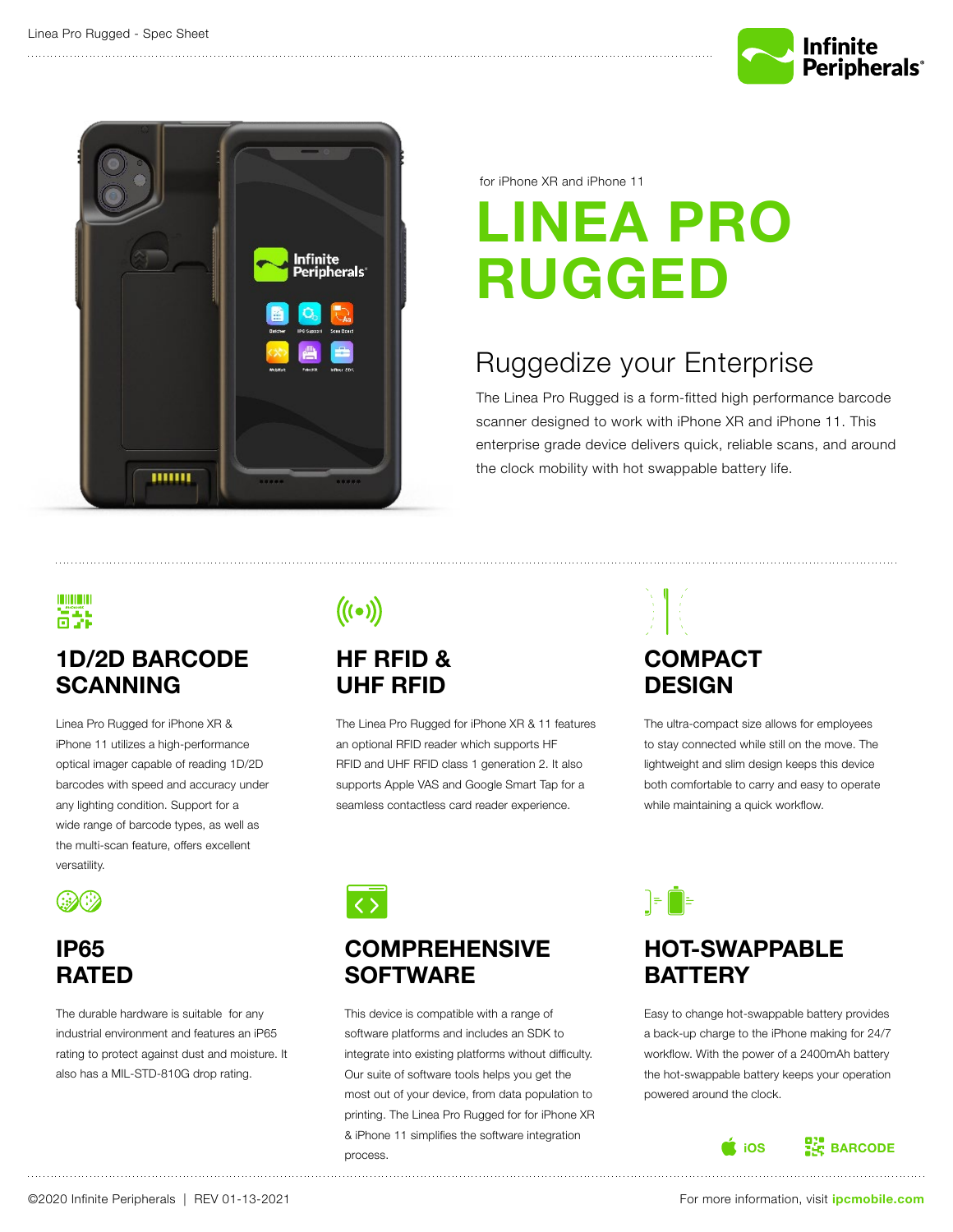

#### **COMPATIBLE INDUSTRIES:**



[Healthcare](https://ipcmobile.com/industry/healthcare-solutions) [Hospitality](https://ipcmobile.com/industry/hospitality-solutions) [Retail](https://ipcmobile.com/industry/retail-solutions) [Supply Chain](https://ipcmobile.com/industry/supply-chain-solutions) [Travel](https://ipcmobile.com/industry/travel-solutions)







# **Linea Pro Rugged SPECIFICATIONS**

#### **ELECTRICAL**

Contactless Card Reader (RFID) HF RFID (13.56MHz) MiFARE Mini MiFARE Classic 1K / 4K MiFARE Ultra-Light / Ultra-Light-C MiFARE Plus 2K / 4K MiFARE DESFire ISO / IEC 14443 Type A/B ISO / IEC 15693 JIS X 6319-4 (compatible with FeliCA) UHF RFID ISO 18000-6C / EPC Gen2 V2 Compatible bands: Narrow US band (Wide US band) Korea band China band Japan band EU band Brazil band Optional Features Apple VAS Google SmartTap

#### Barcode Scanner

Standard and Medium range 2D scan engines available with white LED illumination, LED or Laser aimer

Power Port USB Type-C

Power Input 5V

**Battery** 3.7V 2400mAh

#### **ENVIRONMENTAL**

Operating Environment -10°C to +40°C 5% to 90% RH

Storage Environment -15°C to +50°C 5% to 90% RH

#### **Continued**